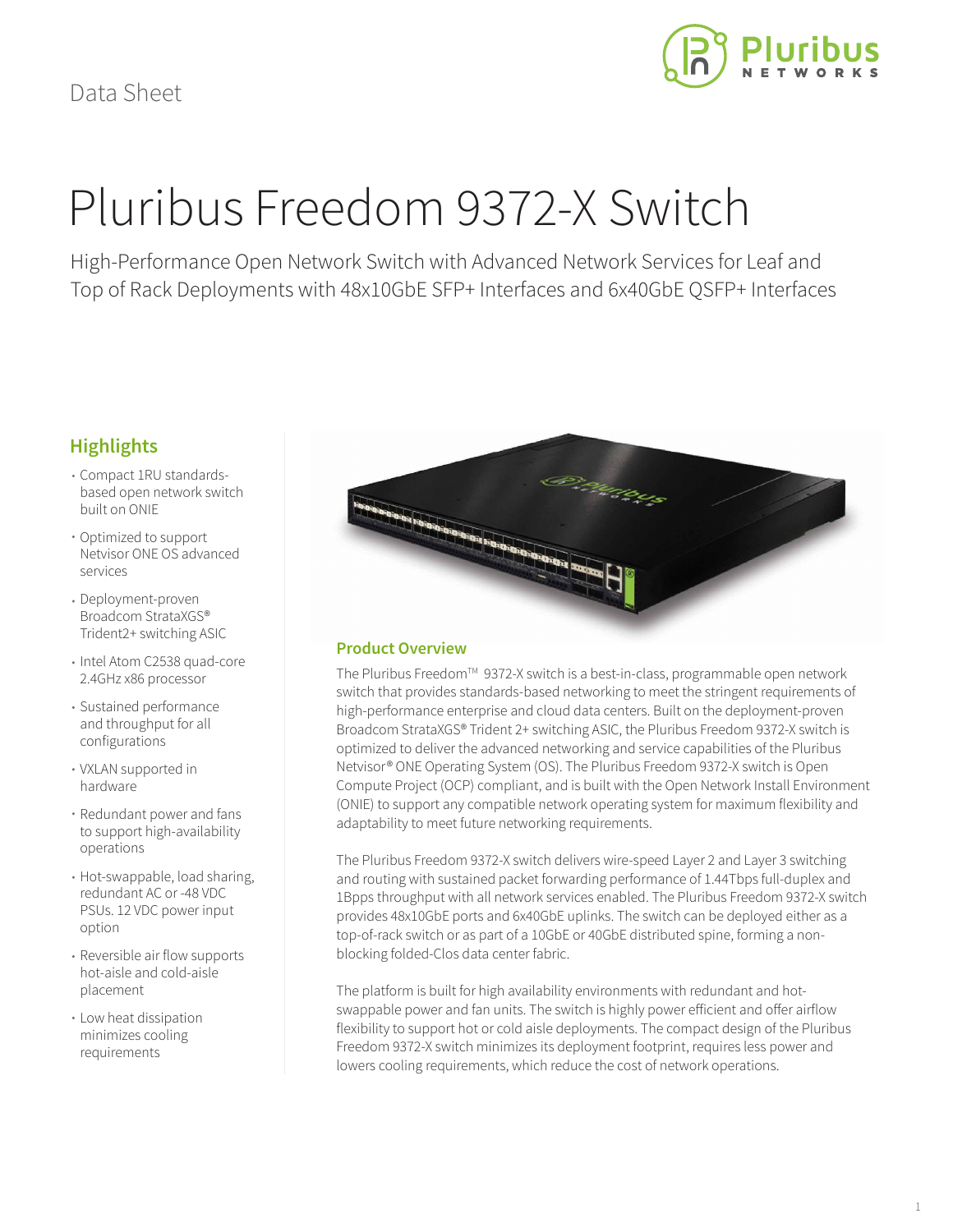

## **System Highlights**

- Wire-speed Layer 2 and Layer 3 forwarding up to 1.44Tbps full duplex and 1Bpps
- 48xSFP+ switch ports, supporting 10GbE (DAC, 10GBASE-SR/LR) or 1GbE (1000BASE-T/SX/LX)
- 6x40 QSFP switch ports, each supporting 40GbE (DAC, 40GBASE-SR4/LR4) or 4x10GbE (DAC or fiber breakout cable)
- Port grouping to group 4x10G ports into one 40G port at the physical layer for maximum bandwidth utilization, and for 300m optical reach over MMF (subject to NOS options)
- Broadcom Trident2+ switching ASIC
- Intel Atom C2538 quad-core 2.4GHz x86 processor
- VXLAN services supported in hardware at wire speed
- 16MB integrated packet buffer
- All ports on front; PSUs and fans accessible from rear
- Hot-swappable, load-sharing, redundant AC or -48 VDC PSUs. 12 VDC power input option
- 5+1 redundant, hot-swappable fan modules
- Configurable hot/cold aisle with port-to-power and power-to port airflow
- 1RU compact form factor mountable in either a standard 19" or 21" rack

## **Unified Cloud Fabric™**

The Unified Cloud Fabric (UCF) delivers the benefits of hyperscale agility, simplicity and availability to data centers, unified cloud networks and many other networking applications. The UCF unites networks across multiple dimensions: switches and servers, overlay and underlay networks, and distributed clouds. Powered by the Linux-based Netvisor® ONE operating system, the UCF solution features fabric-wide provisioning from any single switch in the fabric, resulting in massive service delivery speed-up and error reduction. This automation is achieved in a distributed, controller-less fashion, without the need for costly and complex software-defined networking appliances. The UCF solution offers a rich set of Layer 2 and Layer 3 overlay services to allow network architects and engineers to solve virtually any networking problem with agility in the overlay while maintaining a highly stable and scalable underlay. When deployed in servers with data processing units (DPUs), the fabric provides even finger-grained microsegmentation with distributed firewalls at the individual application level.

#### **Netvisor ONE Operating System**

Enabling simple, plug-and-play deployments, the Pluribus Freedom 9372-T switch is delivered as an integrated, turnkey solution that is shipped pre-configured with the Pluribus Netvisor ONE OS installed on the Open Network Install Environment foundation. Pluribus Netvisor ONE is a virtualized network operating system (NOS) that provides a best-in-class Layer 2 and Layer 3 networking foundation and optionally licensed advanced network services such as VXLAN, the distributed Unified Cloud Fabric™ architecture and embedded network performance monitoring telemetry.

#### *Netvisor ONE Licensing Options*

- **Netvisor ONE Enterprise Edition**  This license supports Layer 2 and Layer 3 switching and routing functionality with all standard networking protocols and high-availability features.
- **Netvisor ONE Fabric Edition**  This license supports VXLAN, telemetry, Unified Cloud Fabric and security and segmentation capabilities (not included with the switch).
- **vNET**  This license supports multi-tenant and network/ traffic segmentation requirements. Licensed one per switch. vNET Manager capabilities require Virtual Netvisor (vNV) to be deployed (not included with the switch).
- **VirtualWire+™**  This license includes the Fabric license and enables VirtualWire capabilities (not included with the switch).
- **VirtualWire™**  This license enables VirtualWire capabilities in standalone Layer 1 VirtualWire mode (not included with the switch).

### **Warranty**

The Pluribus Netvisor® ONE OS and Pluribus Freedom™ Open Networking Switches are backed by a 90-Day limited warranty and access to technical support. Pluribus FreedomCare™ extended support options provide for extended support coverage, which includes advanced product replacements, software updates and upgrades and access to 24x7 technical support. Contact Pluribus Networks or a Pluribus Networks authorized reseller for details on advanced support options.